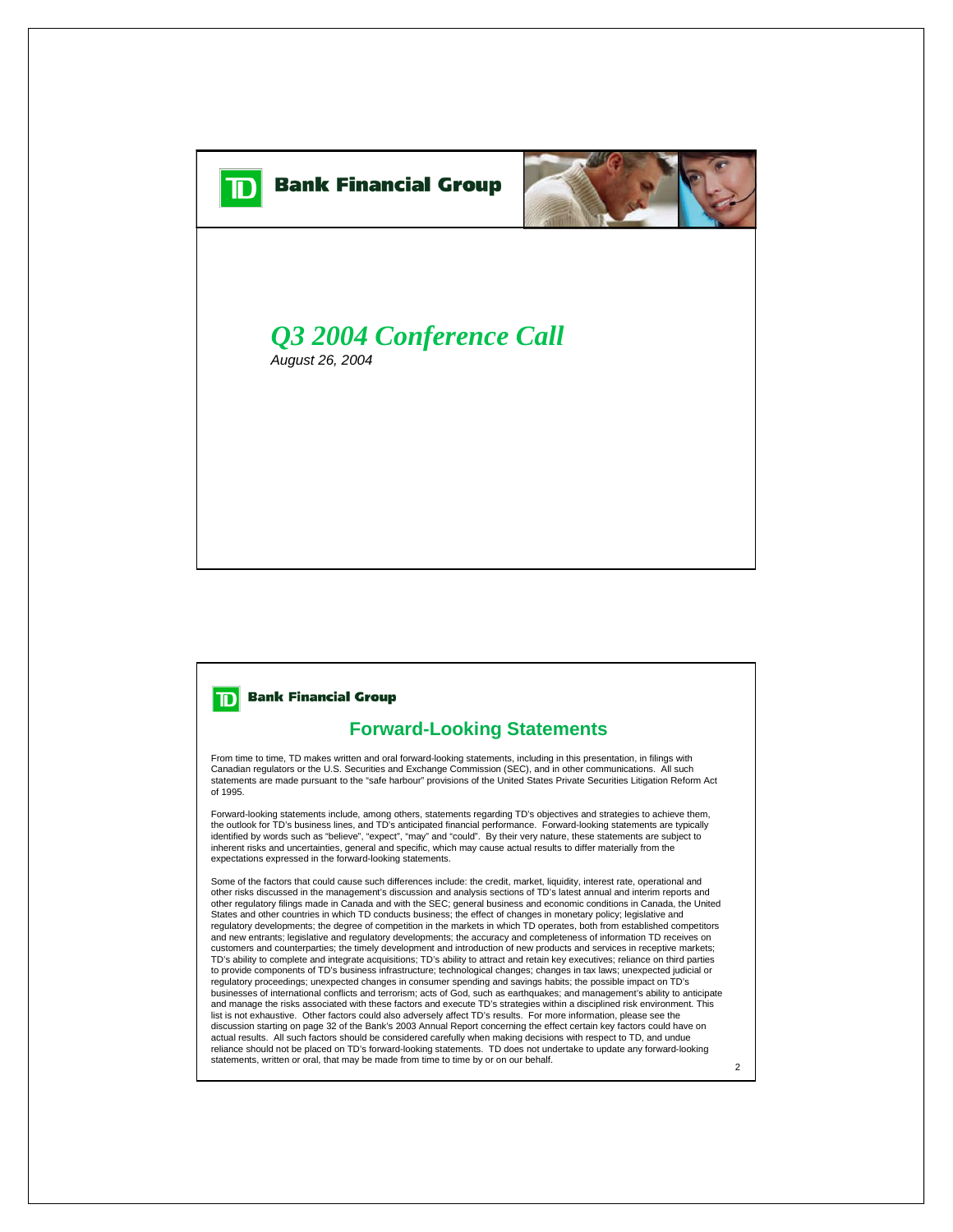

**D** Bank Financial Group



## *Q3 2004 Operating Performance*

*Dan Marinangeli, CFO*

## **TD** Bank Financial Group *Total Bank***Q3 2004 Overview** • EPS reported basis (diluted) \$0.86 • EPS before amortization of intangibles (diluted) \$1.01 Segment net income before amortization of intangibles: – Personal & Commercial Banking = \$381MM, up \$46MM or 14% YoY – Wealth Management = \$80MM, down \$2MM or 2% YoY – Wholesale Banking = \$133MM, up \$23MM or 21% YoY • Total PCL expense =  $$(17)MM$  includes sectoral allowance release of \$100MM • Capital ratios:  $-$  Tier 1 = 12.3%  $-$  Tangible common equity = 8.5% 4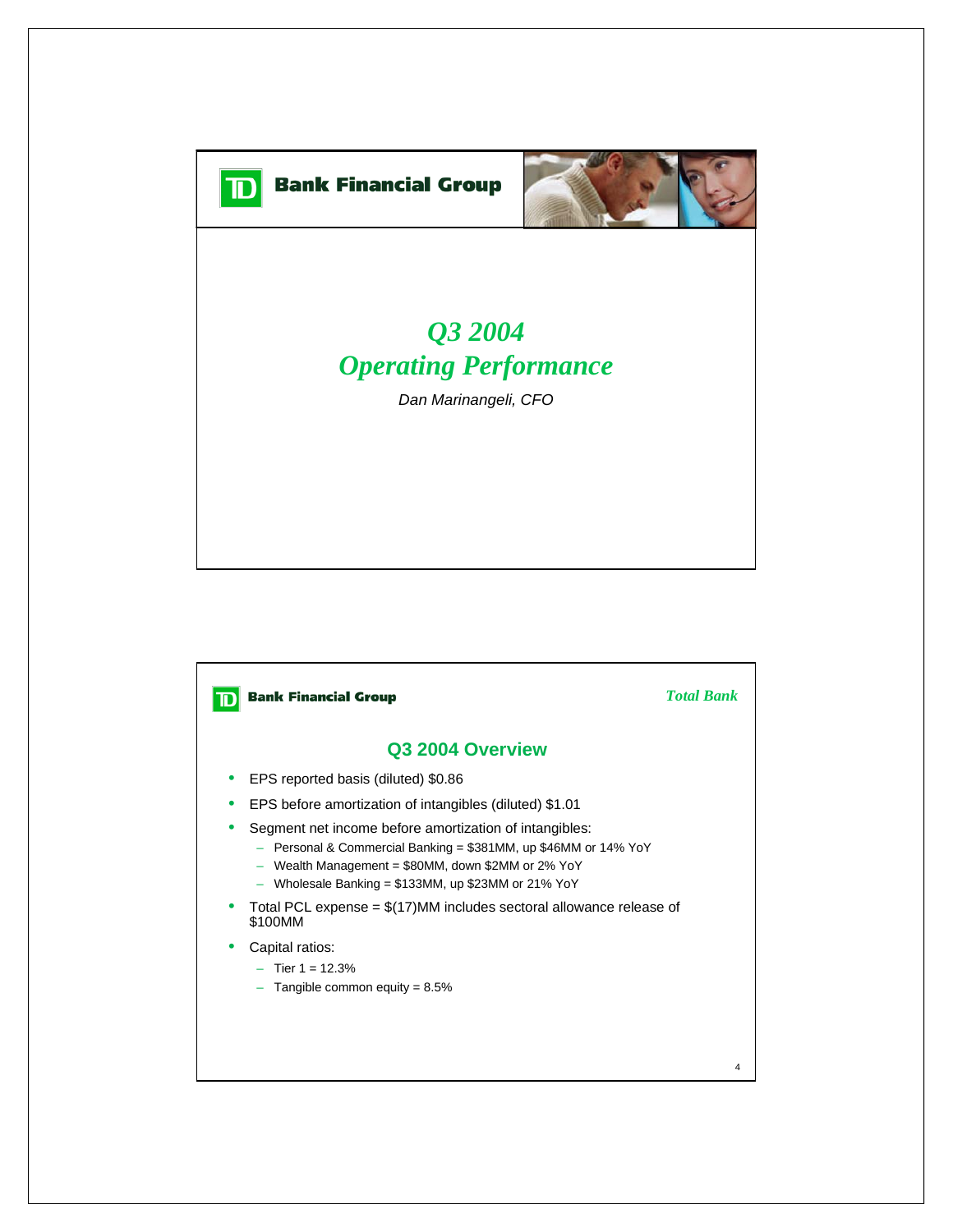| <b>Bank Financial Group</b>                                               |         |          |            |  |
|---------------------------------------------------------------------------|---------|----------|------------|--|
| <b>Q3 2004 Earnings Reconciliation</b>                                    |         |          |            |  |
| Q3 2004 Amortization of Intangibles:                                      |         |          |            |  |
| Reported basis net income                                                 |         |          | <b>EPS</b> |  |
| applicable to common shares                                               |         | \$565MM  | \$0.86     |  |
| Amortization of intangibles (after-tax)                                   |         | 99MM     | 0.15       |  |
| Earnings before the amortization of intangibles                           |         | \$664MM  | \$1.01     |  |
| Q3 2004 includes the following items of note <i>(Corporate segment)</i> : |         |          |            |  |
|                                                                           | Pre-Tax | Post-Tax | <b>EPS</b> |  |
|                                                                           | (SMM)   | (SMM)    | $($ \$)    |  |
|                                                                           | 100     | 65       | 0.10       |  |
| • Sectoral provision release                                              |         |          |            |  |

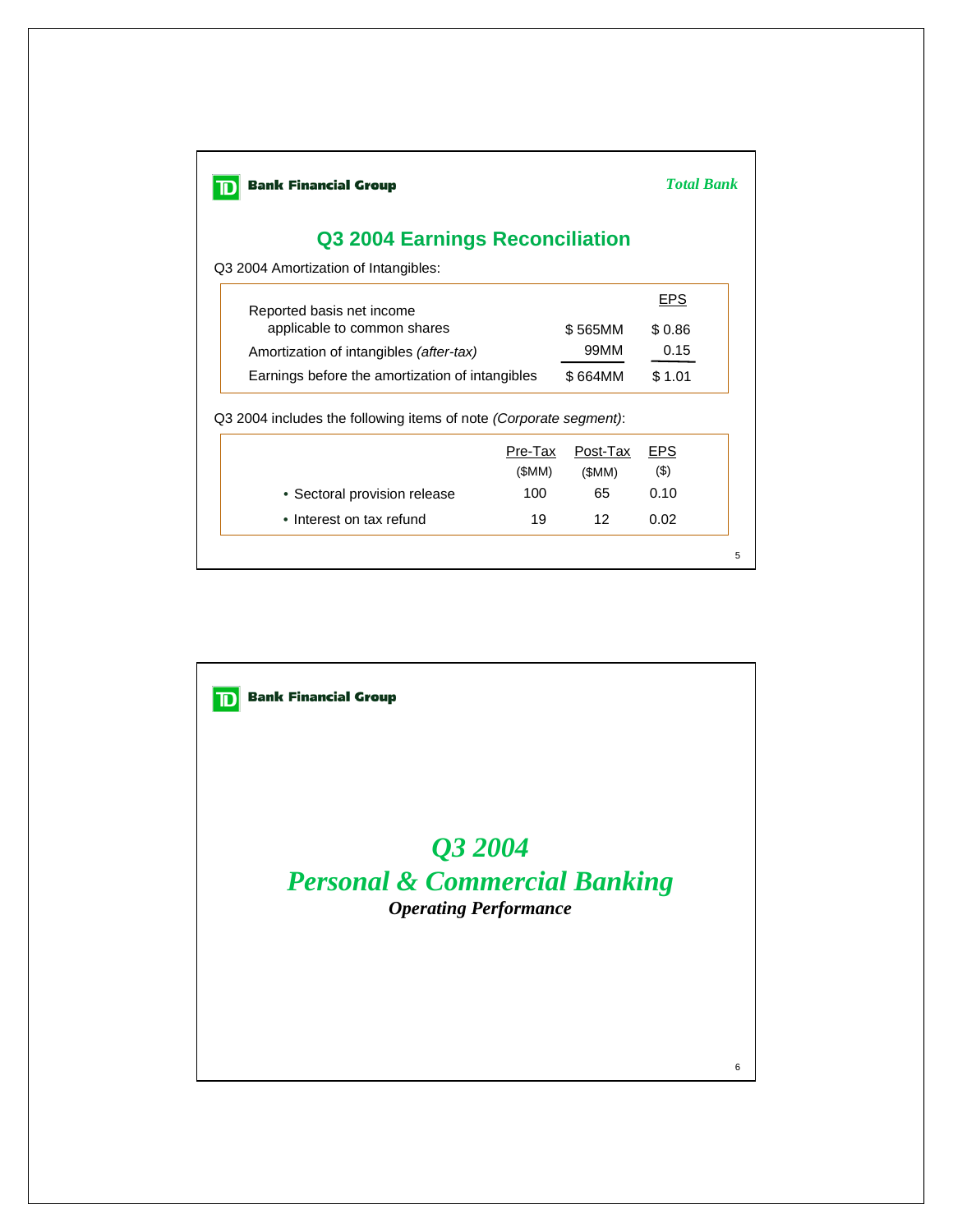

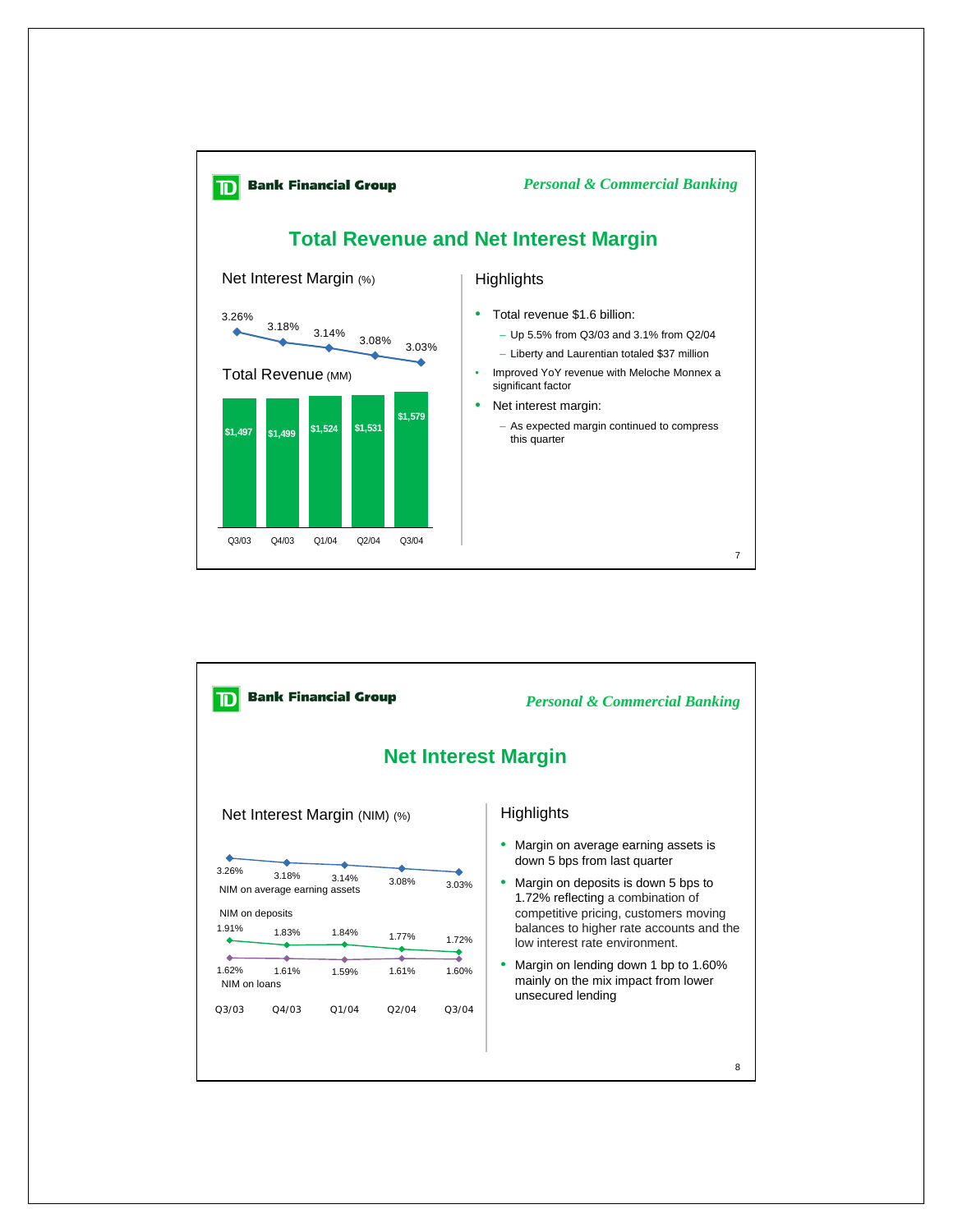

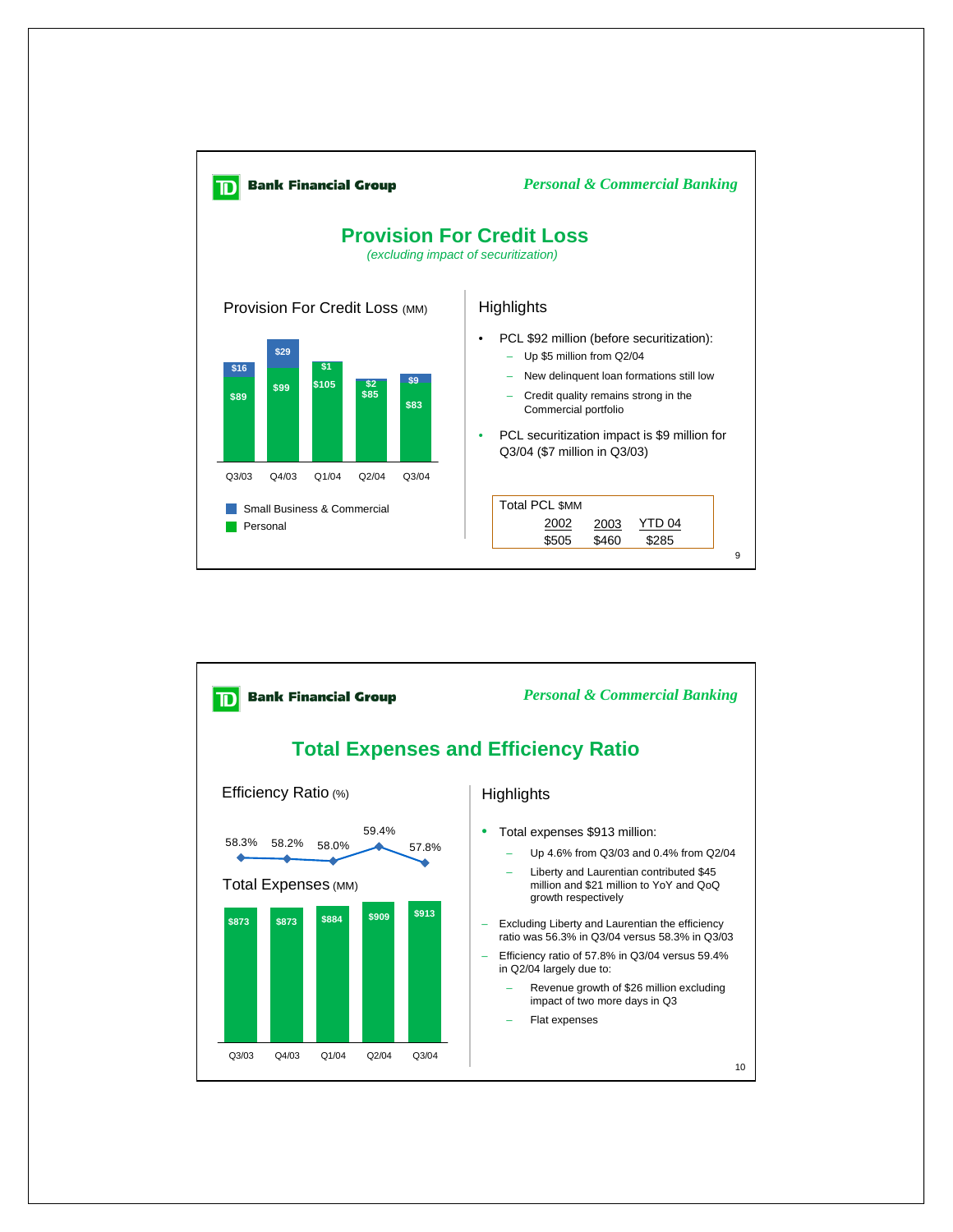

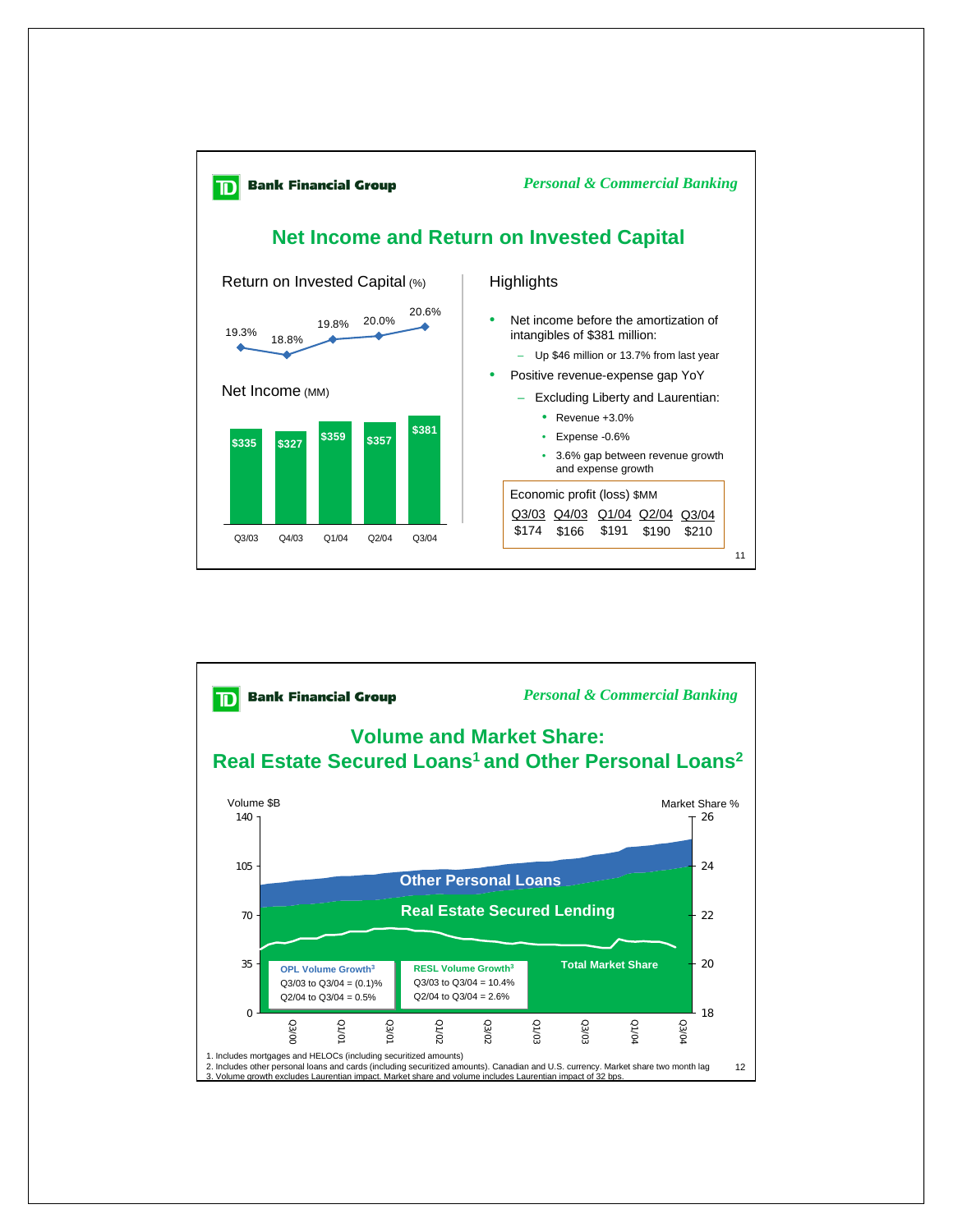

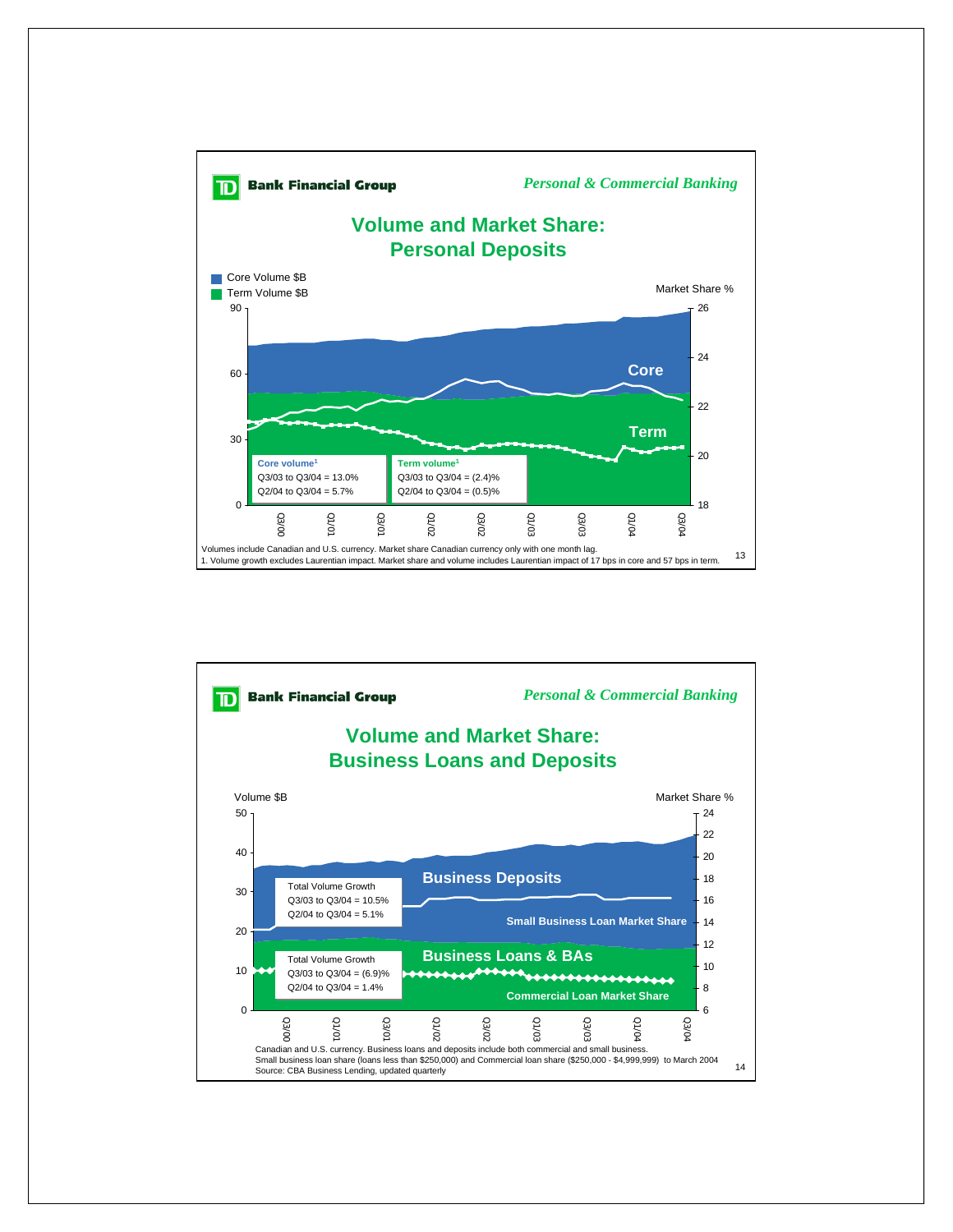

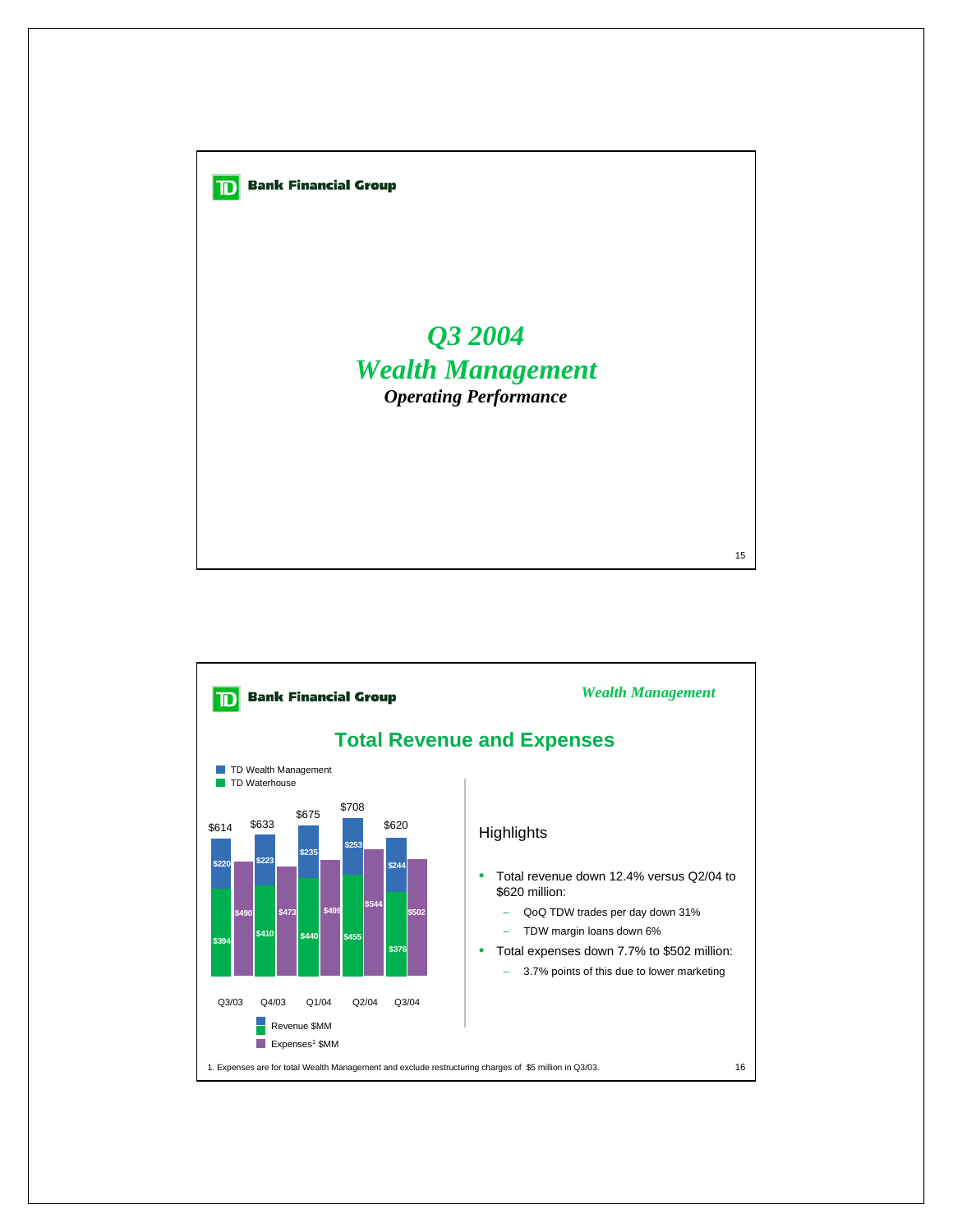

| <b>Bank Financial Group</b>                            |            |            |       | <b>Wealth Management</b> |  |  |  |
|--------------------------------------------------------|------------|------------|-------|--------------------------|--|--|--|
| <b>TD Waterhouse</b>                                   |            |            |       |                          |  |  |  |
|                                                        | 2003<br>Q3 | 2004<br>Q2 | Q3    | Yr/Yr<br>Change          |  |  |  |
| Active Accounts (000)*                                 | 3,076      | 3,110      | 3,083 | - %                      |  |  |  |
| New Accounts (000)                                     | 73         | 119        | 70    | $(4) \%$                 |  |  |  |
| Trades/Day (000)                                       | 110        | 126        | 87    | (21) %                   |  |  |  |
| Margin Loans (C\$B)                                    | \$4.7      | \$6.7      | \$6.3 | 34%                      |  |  |  |
| Marketing Spend (C\$MM)                                | \$16       | \$46       | \$25  | 56 %                     |  |  |  |
| Margin before marketing expense                        | 22.8%      | 35.4%      | 25.5% | 2.7 % pts                |  |  |  |
| Customer Assets* (C\$B)<br>* Represents ending amounts | \$208      | \$240      | \$236 | $13\%$                   |  |  |  |
| TD Waterhouse self-directed brokerage globally         |            |            |       | 18                       |  |  |  |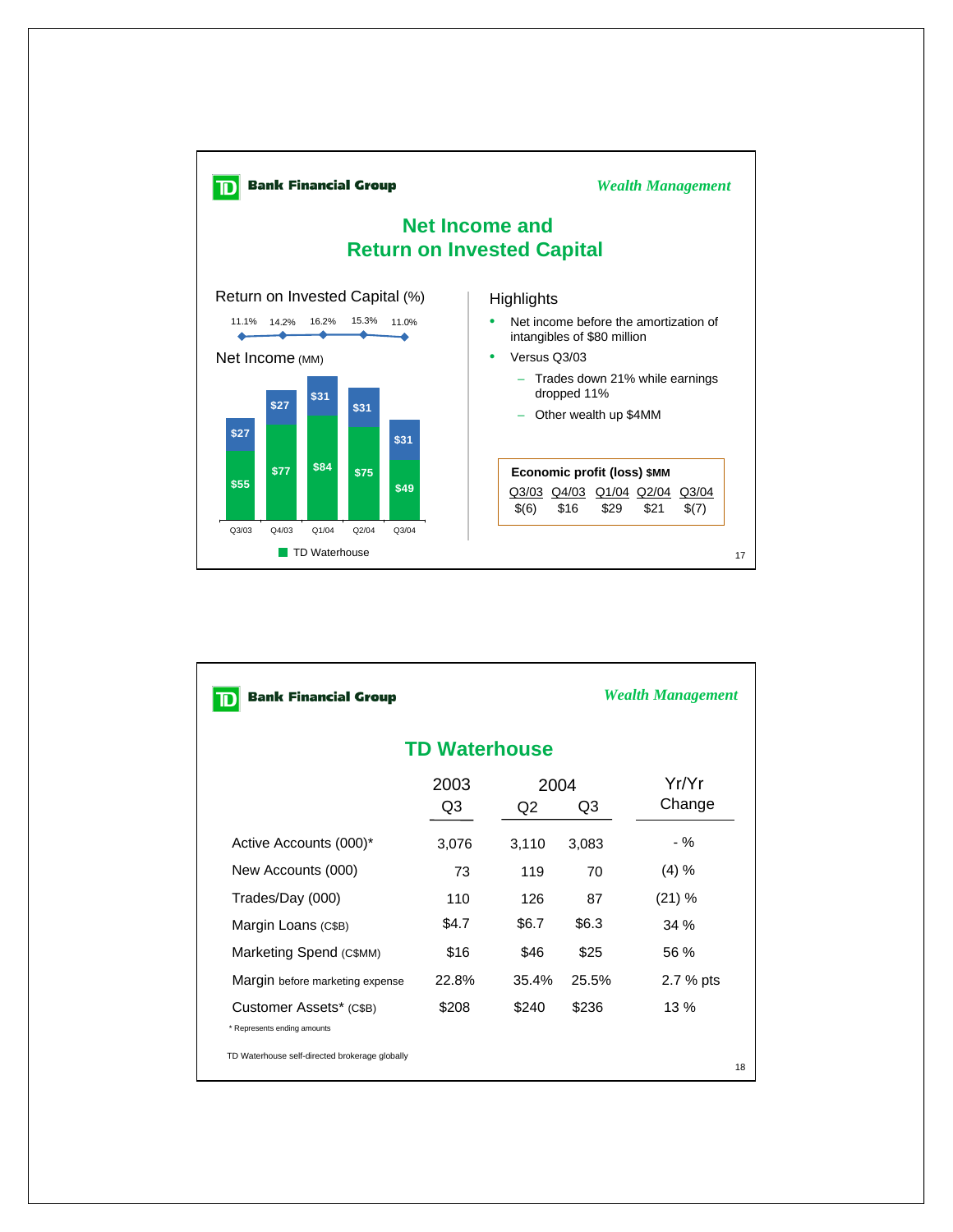

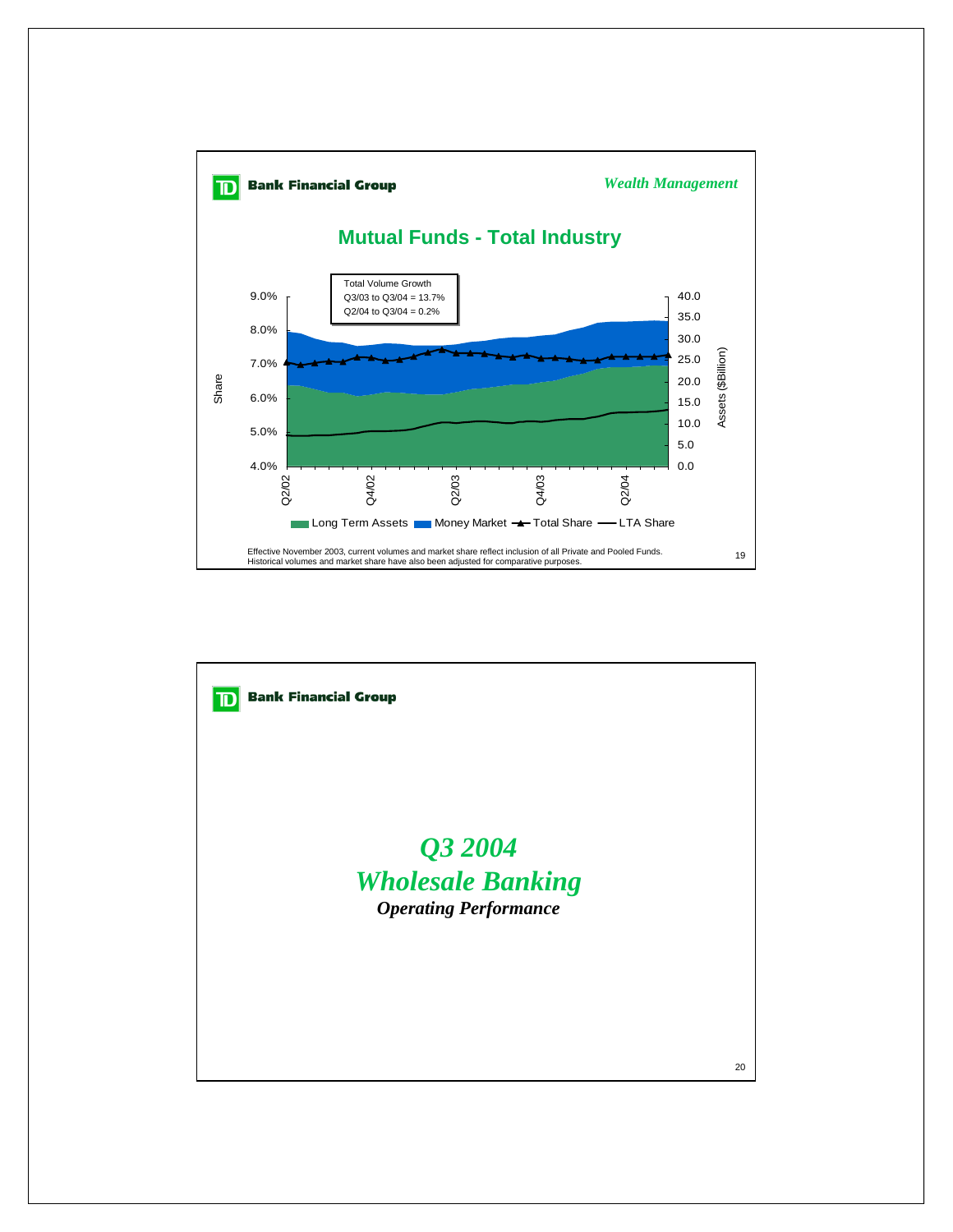

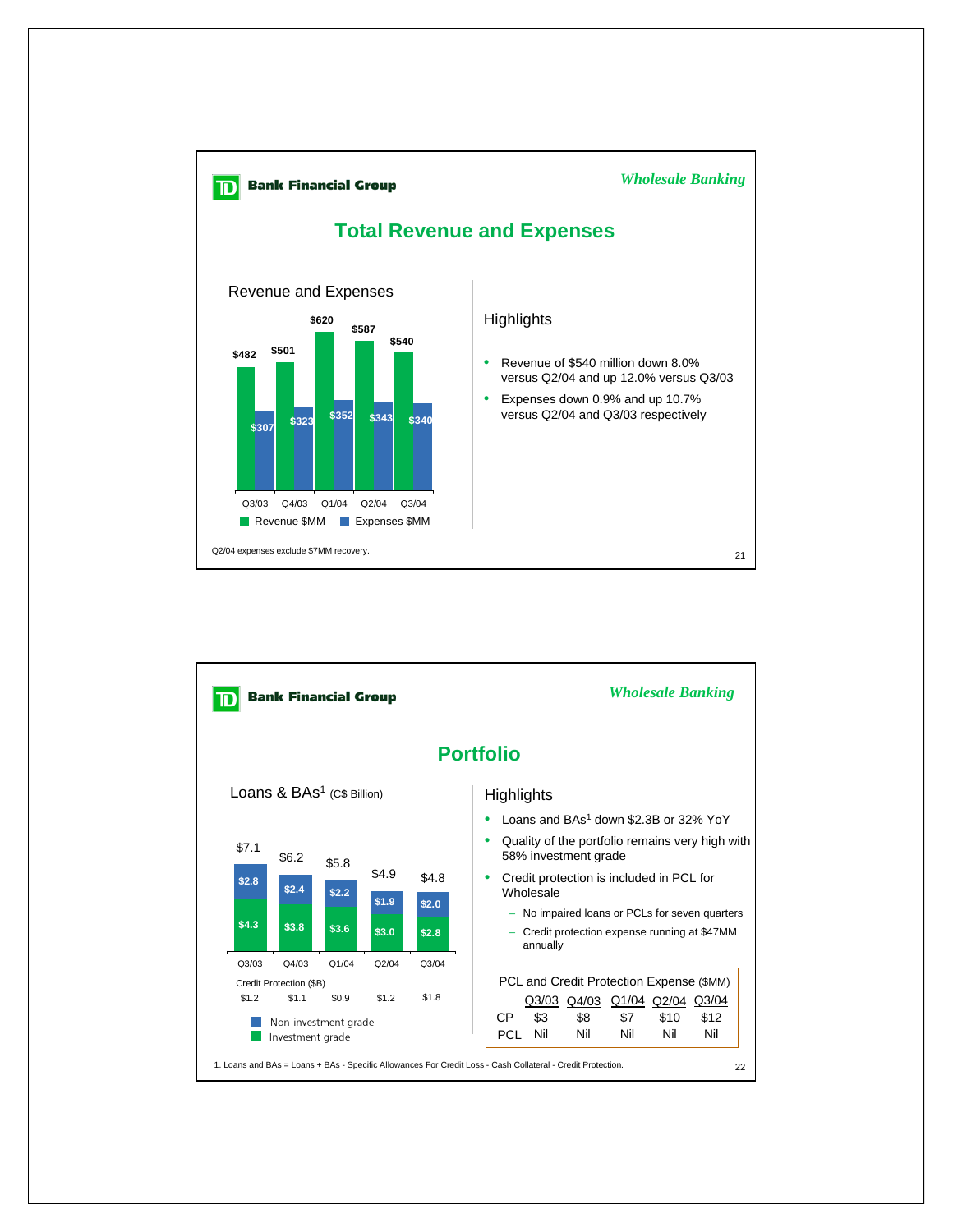

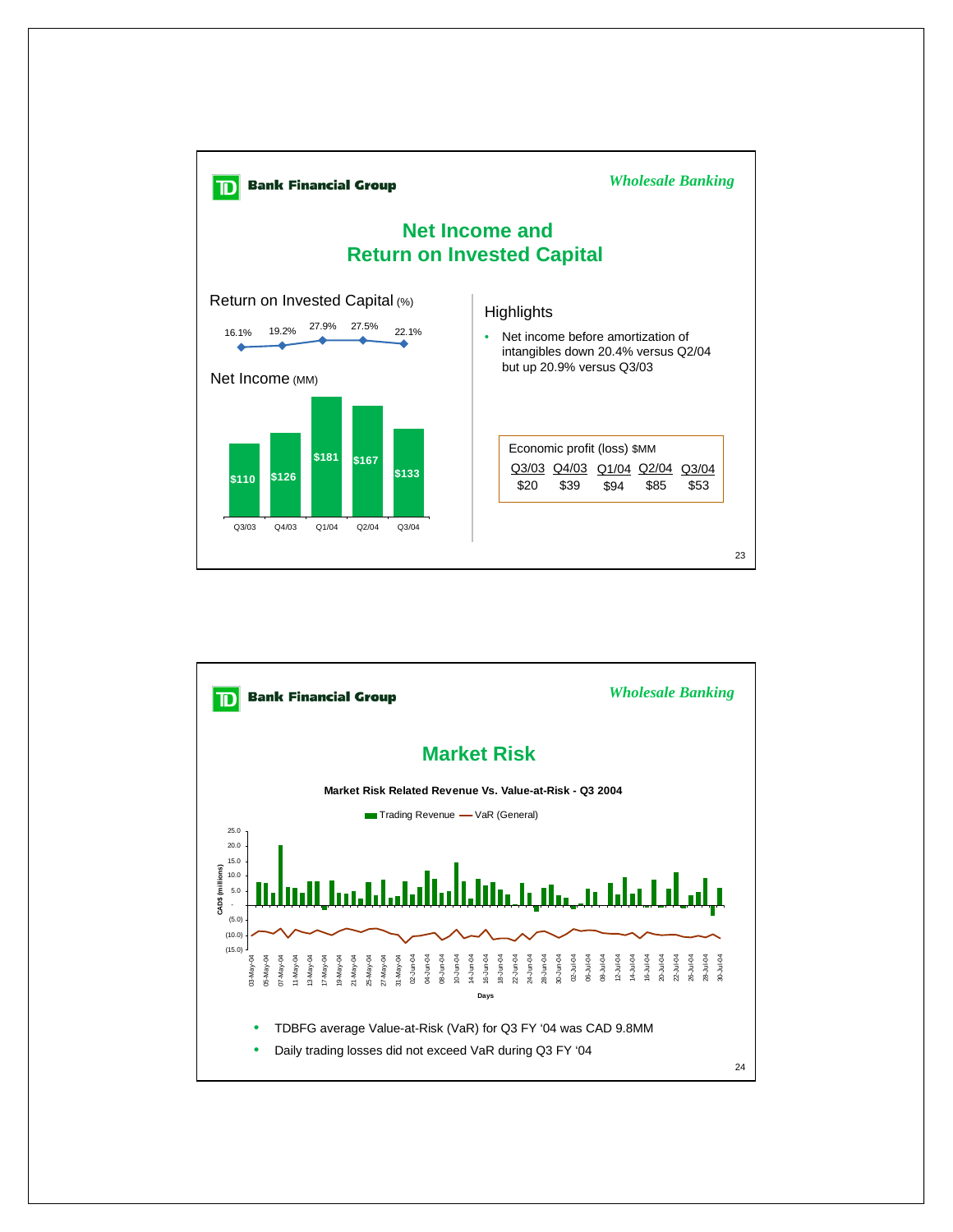

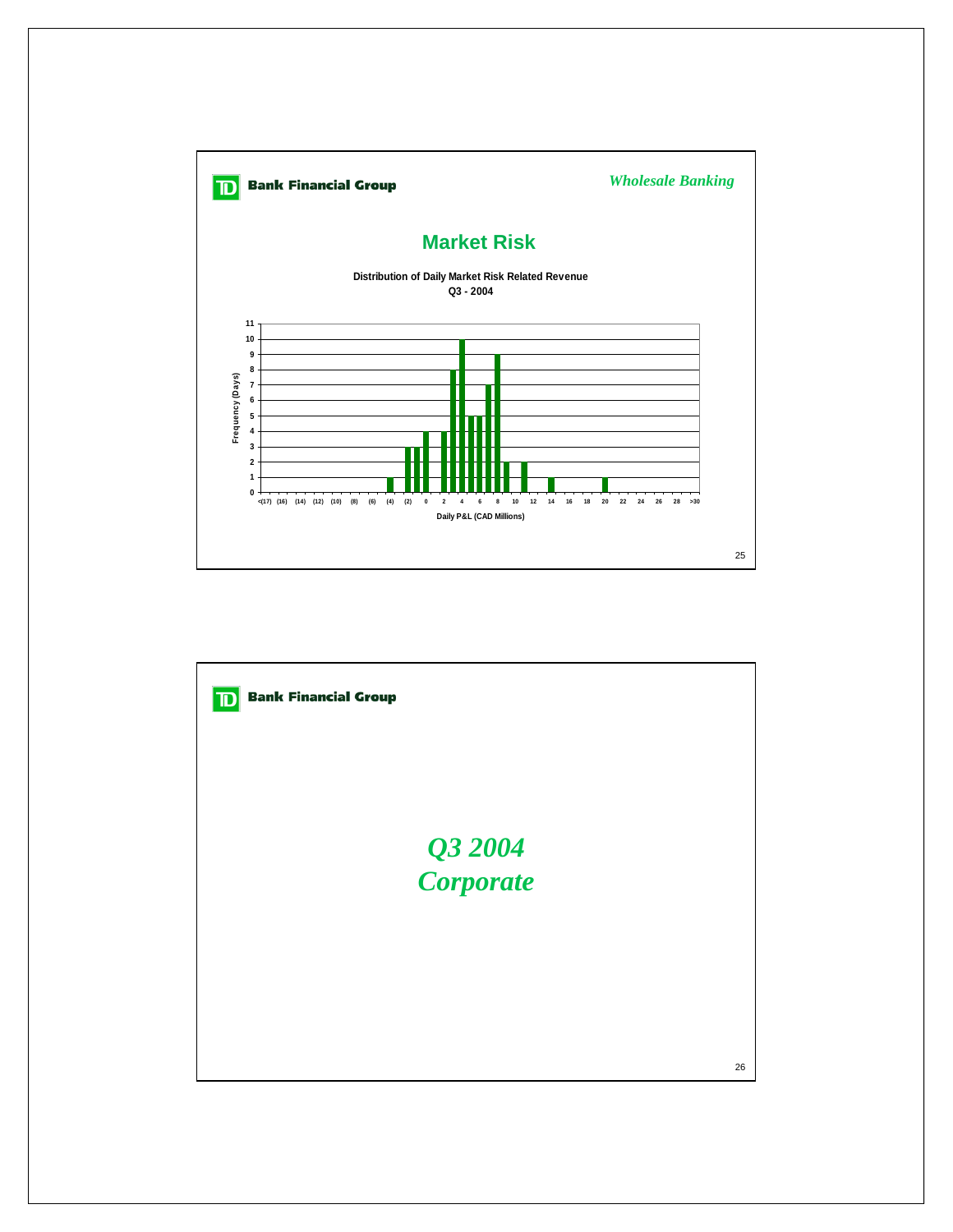| <b>Bank Financial Group</b>                         | <i>Corporate</i> |  |  |  |  |
|-----------------------------------------------------|------------------|--|--|--|--|
| <b>Decomposition of major items</b>                 |                  |  |  |  |  |
| <b>Corporate segment includes (after-tax):</b>      | Q3/04            |  |  |  |  |
| Interest on income tax refund                       | 12<br>\$         |  |  |  |  |
| Impact of hedging relationships (AcG-13)            | 4                |  |  |  |  |
| Non-core lending portfolio (incl. Sectoral release) | 95               |  |  |  |  |
| Securitization gain (loss)                          | (4)              |  |  |  |  |
| Unallocated corporate expenses                      | (7)              |  |  |  |  |
| Other                                               | (11)             |  |  |  |  |
| Total net income (loss)                             | \$89             |  |  |  |  |
|                                                     | 27               |  |  |  |  |